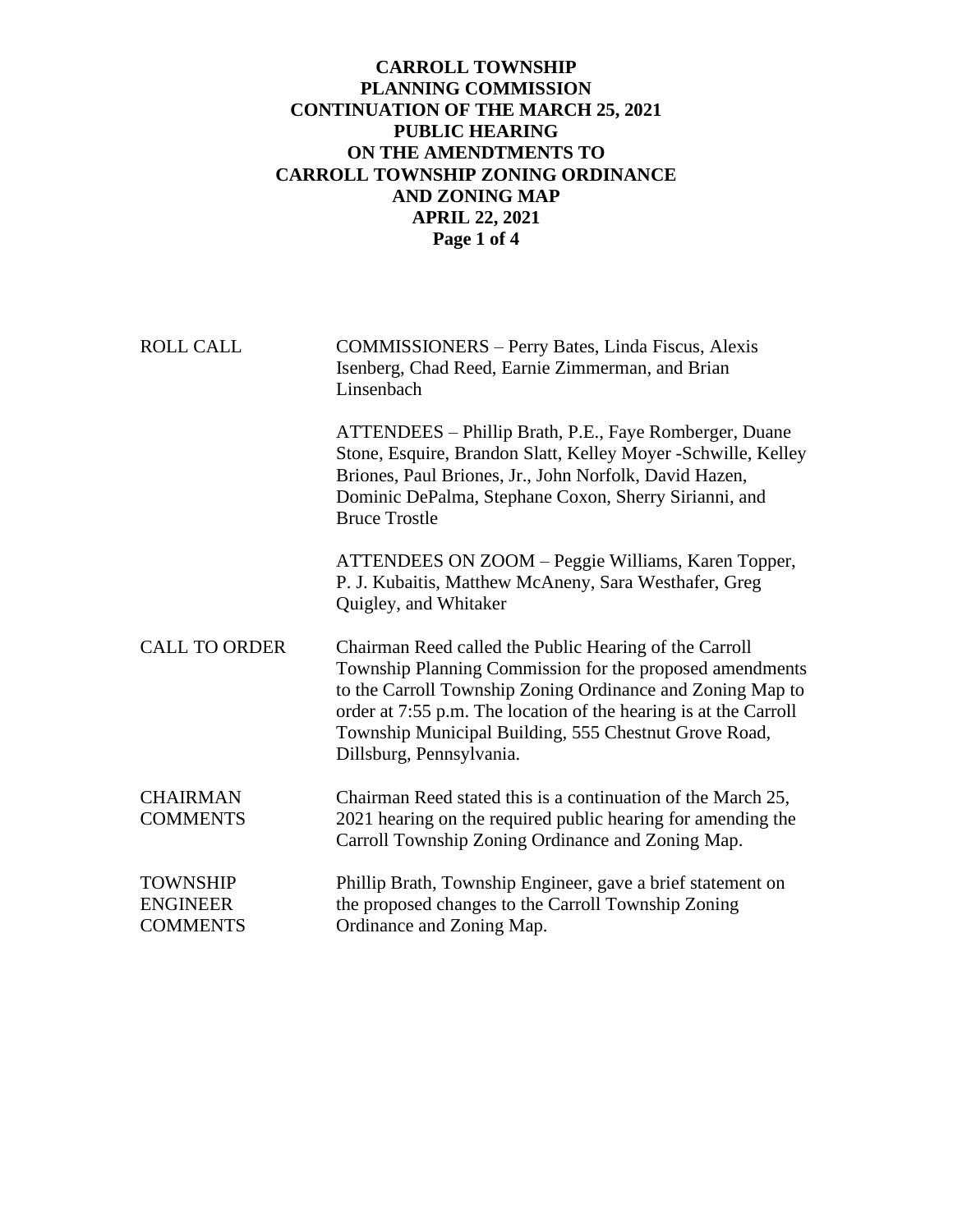## **CARROLL TOWNSHIP PLANNING COMMISSION CONTINUATION OF THE MARCH 25, 2021 PUBLIC HEARING ON THE AMENDTMENTS TO CARROLL TOWNSHIP ZONING ORDINANCE AND ZONING MAP APRIL 22, 2021 Page 2 of 4**

| <b>OPEN FLOOR</b><br><b>FOR COMMENTS</b>   | Chairman Reed opened the floor for public comments on the<br>Carroll Township Zoning Ordinance and Zoning Map<br>amendments.                                                                                                                                                                                                                                                                             |
|--------------------------------------------|----------------------------------------------------------------------------------------------------------------------------------------------------------------------------------------------------------------------------------------------------------------------------------------------------------------------------------------------------------------------------------------------------------|
|                                            | David Hazen $-2$ Grandview Drive – questioned the property<br>zoning at the corner of U.S. Rt. 15 and Golf Course Road.<br>This property is zoned Industrial. He would like this property<br>changed to MU1. He also presented a petition signed by 45<br>residents and voters of Carroll Township. This petition<br>supports rezoning the property in question to Mixed Use 1<br>instead of Industrial. |
|                                            | Sherry Sirianni – York Road – questioned the zoning of<br>Industrial beside her property. She asked how this would<br>impact the area.                                                                                                                                                                                                                                                                   |
|                                            | The public comment period for the amendments to the Carroll<br>Township Zoning Ordinance and Zoning Map were closed at<br>8:30 p.m.                                                                                                                                                                                                                                                                      |
| <b>COMMISSIONERS</b><br><b>DISCUSSIONS</b> | The following items were discussed by the Commissioners that<br>came out of the March 25, 2021 Public Hearing and the<br>motions that follow came out of these discussions.                                                                                                                                                                                                                              |
|                                            | 1.<br>Mixed-Use-1 Zoning along Old York Road (Hersey<br>Command)                                                                                                                                                                                                                                                                                                                                         |
|                                            | Industrial to Mixed-Use-1 along Golf Course Road<br>2.                                                                                                                                                                                                                                                                                                                                                   |
|                                            | 3.<br>Remove added restriction on roosters and free-range                                                                                                                                                                                                                                                                                                                                                |
|                                            | Properties along Golf Course Road RS-3 to MU-1<br>4.                                                                                                                                                                                                                                                                                                                                                     |
|                                            | Sheffield Drive properties RS-1 to RA<br>5.                                                                                                                                                                                                                                                                                                                                                              |
|                                            | Revision regarding recreation trails in Conservation<br>6.<br>Subdivision                                                                                                                                                                                                                                                                                                                                |
|                                            | MU-2 back to AC or RA (Beamer Property)<br>7.                                                                                                                                                                                                                                                                                                                                                            |
|                                            | Warehousing as Conditional Use in MU-1 adjacent to<br>8.                                                                                                                                                                                                                                                                                                                                                 |
|                                            | <b>Industrial Zone</b>                                                                                                                                                                                                                                                                                                                                                                                   |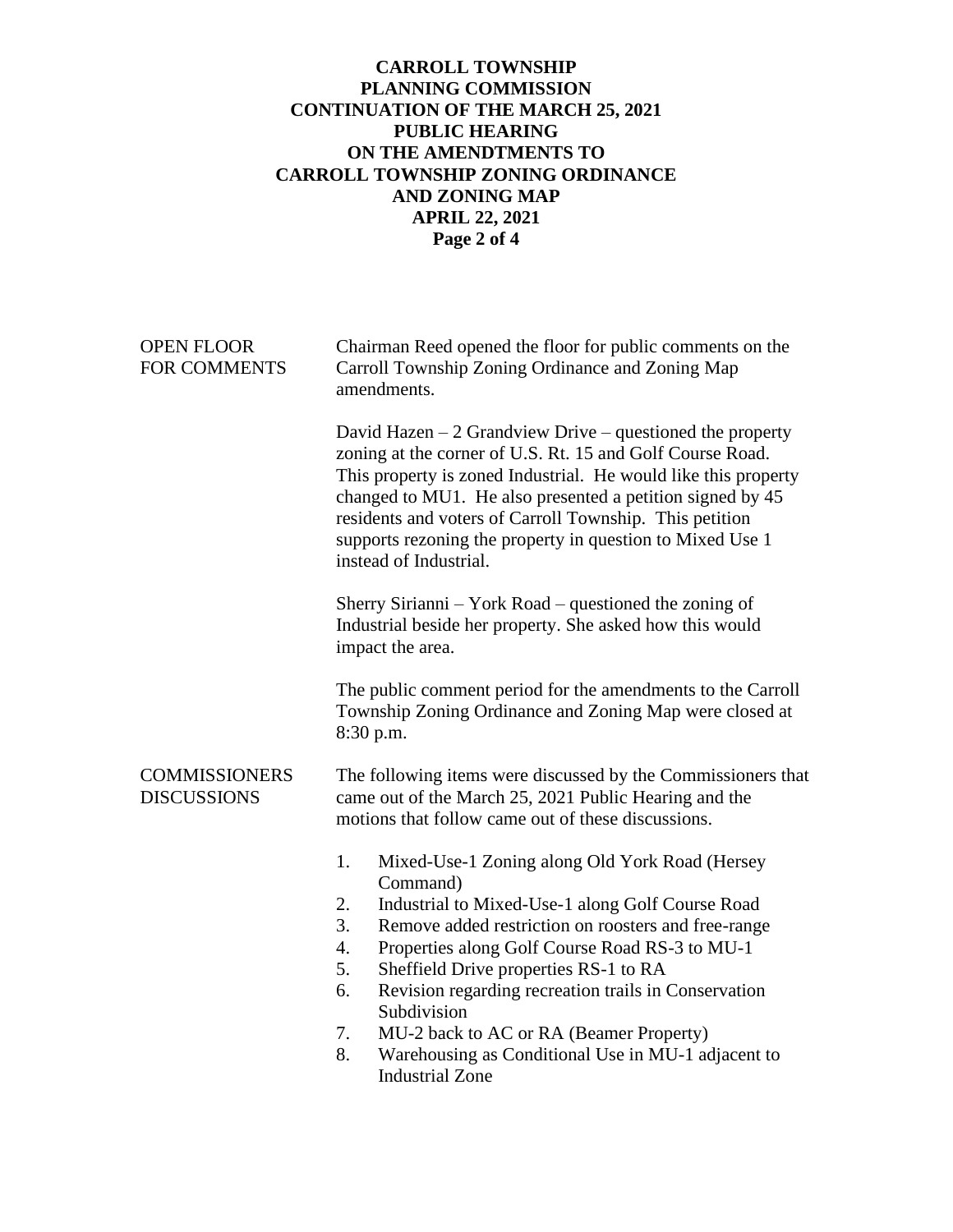## **CARROLL TOWNSHIP PLANNING COMMISSION CONTINUATION OF THE MARCH 25, 2021 PUBLIC HEARING ON THE AMENDTMENTS TO CARROLL TOWNSHIP ZONING ORDINANCE AND ZONING MAP APRIL 22, 2021 Page 3 of 4**

MOTIONS It was moved by Commissioner Linsenbach, seconded by Commissioner Zimmerman, and unanimously carried to recommend to the Board of Supervisors that Parcel OC-0156EO along Old York Road be Zoned Residential Suburban -2 and follow the property lines.

> It was moved by Commissioner Isenberg, seconded by Commissioner Fiscus, and unanimously carried to recommend to the Board of Supervisors no change to the current Industrial Zone, South of Golf Course Road.

It was moved by Commissioner Linsenbach, seconded by Commissioner Zimmerman, and unanimously carried to recommend to the Board of Supervisors that the removal of restriction of free-range animal wording, and prohibition of roosters in the RS-1, RS-2, and RS-3 Zones on lots less than 1.0 acre.

It was moved by Commissioner Linsenbach, seconded by Commissioner Fiscus, and unanimously carried to recommend to the Board of Supervisors that the Zoning of 3 parcels along Golf Course Road from RS-3 to MU-1 as shown on proposed Zoning Map.

It was moved by Commissioner Linsenbach, seconded by Commissioner Bates, and unanimously carried to recommend to the Board of Supervisors that the Zoning parcels along Creek Road and Sheffield Drive be changed from RS-1 to RA as shown on proposed Zoning Map.

It was moved by Commissioner Linsenbach, seconded by Commissioner Zimmerman, and carried to recommend denial to the Board of Supervisors that the text changes be added to Conservation Subdivision and Industrial Sections concerning preservation of historical alignments/corridors.

Commissioner Fiscus voted no.